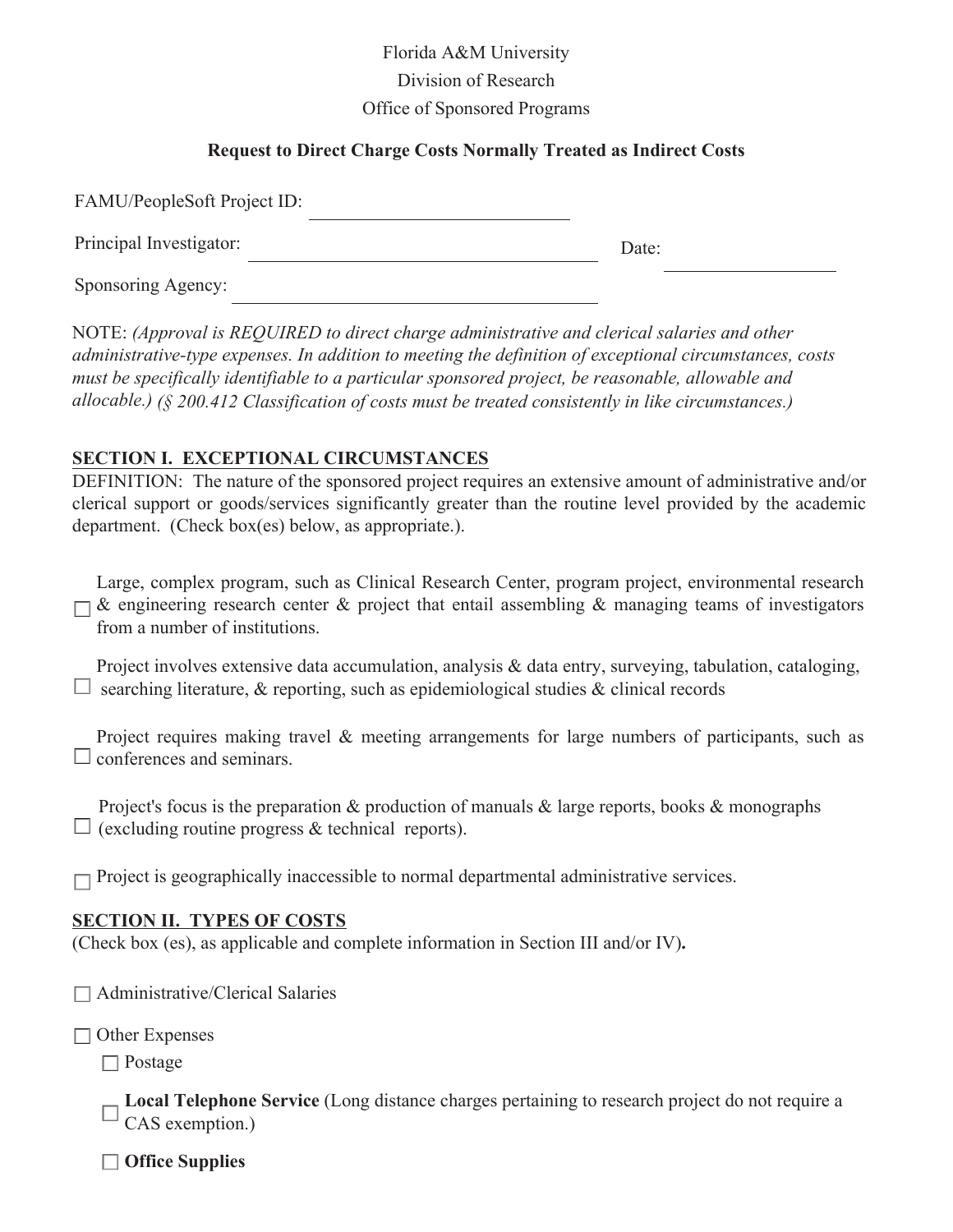**Data Processing/Computer Supplies** (Research/Lab Supplies required to advance the research project do not require a CAS exemption.)

**General Purpose Software** (Technical Computer Software required to perform the research  $\Box$ project does not require a CAS exemption)

**Memberships**

**Subscriptions**

## **SECTION III. DESCRIPTION/EXPLANATION OF ADMINISTRATIVE & CLERICAL SALARIES**

A. Provide name of employee, job title, job code, percent of effort, salary and a description of their responsibilities.

B. Describe the exceptional circumstances of the project.

C. Explain why such services being provided to the project by the administrative/clerical staff are significantly greater than the routine level of such services provided by the academic unit.

D. Explain why the costs were not included in the proposal budget.

# **SECTION IV. DESCRIPTION/EXPLANATION OF OTHER EXPENSES**

A. Describe each item being requested, the quantity and cost.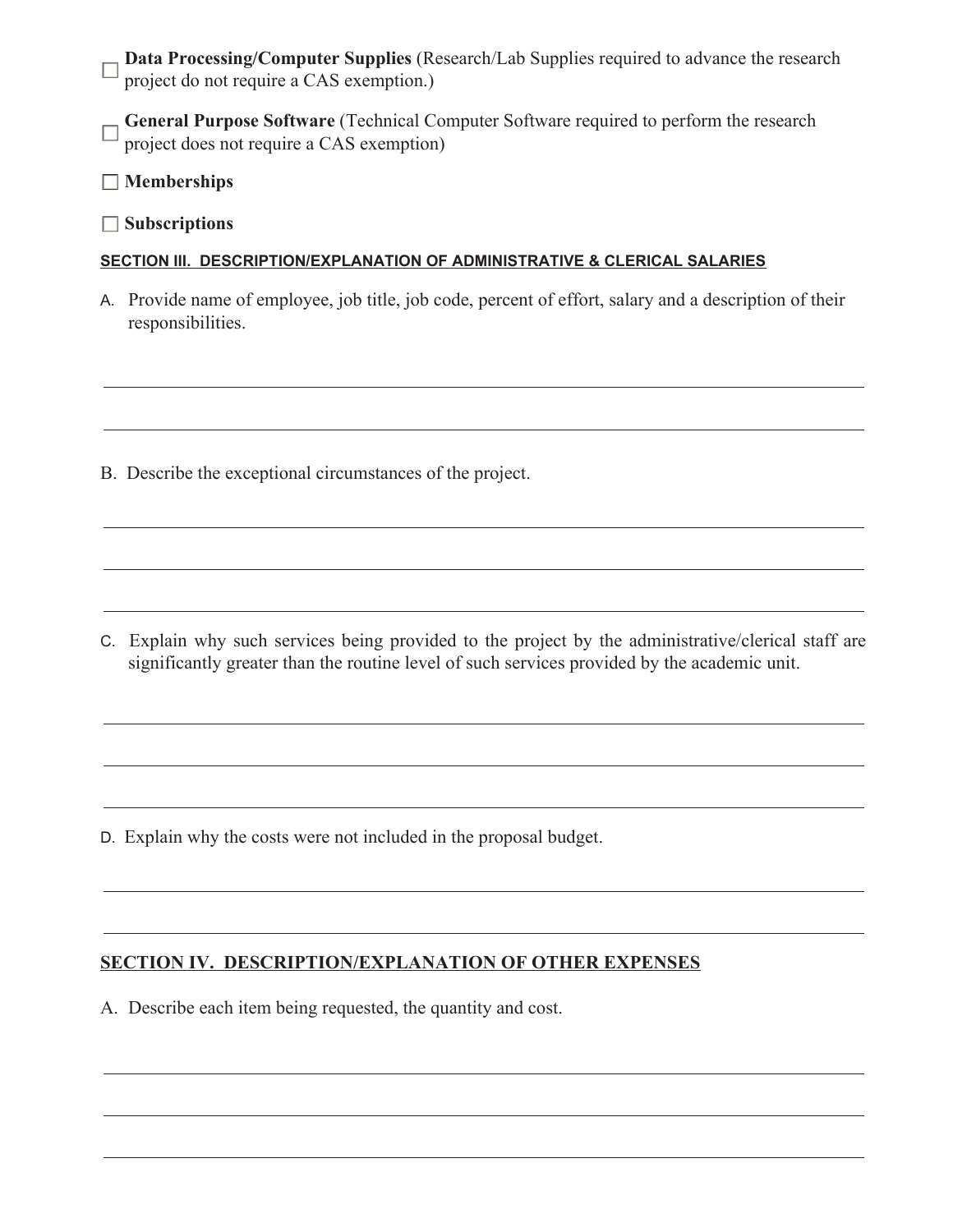B. Explain why such items are significantly greater than the routine level of such items provided by the academic unit.

<u> 1980 - Johann Barbara, martxa alemaniar amerikan basar da a</u>

C. Explain why the costs were not included in the proposal budget.

## **SECTION V. REQUIRED ENDORSEMENTS**

By signing below, the Principal Investigator, Department Chair/Center Director, and Dean **agree** to ensure that full compliance to the University's CAS policy is achieved and maintained. Payback of CAS **violations** and/or disallowed exemptions will be the responsibility of the College, Department, Center and Principal Investigator.

| Principal Investigator's Signature           |                    |                 | Date                                   |  |  |
|----------------------------------------------|--------------------|-----------------|----------------------------------------|--|--|
| Department Chair/Center Director's Signature |                    |                 | Date                                   |  |  |
| College Dean's Signature                     |                    |                 | Date                                   |  |  |
| Prepared By:                                 |                    |                 |                                        |  |  |
| Phone/Email:                                 |                    |                 |                                        |  |  |
|                                              |                    |                 |                                        |  |  |
| Office of Sponsored Research<br>Director     |                    |                 | Division of Research<br>Vice President |  |  |
| <b>APPROVED</b>                              | <b>DISAPPROVED</b> | <b>APPROVED</b> | <b>DISAPPROVED</b><br>$\Box$           |  |  |
| Signature                                    | /Date              | Signature       | /Date                                  |  |  |